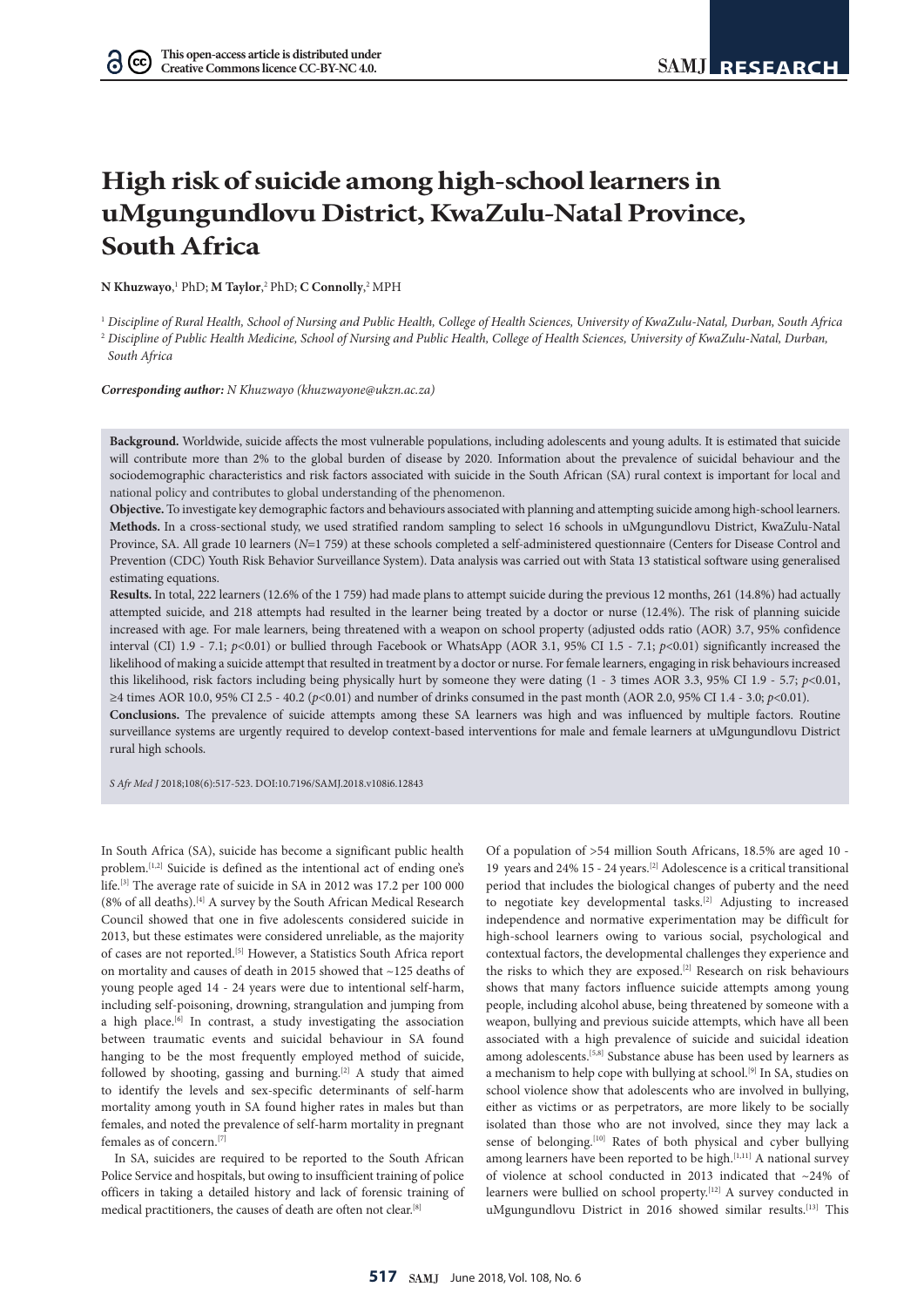is of concern, because experiences of school bullying have lifelong consequences that can increase suicidality.[14] Unfortunately, teachers are not equipped to work with young people who are bullied at school. Further, many SA government schools lack counsellors trained in mental healthcare.

In SA, youth risk behaviours are currently monitored by the Youth Risk Behavior Surveillance System developed by the US Centers for Disease Control and Prevention (CDC). This surveillance instrument is used globally. In SA, three rounds of surveillance were conducted in high schools, in 2002, 2008 and 2013.[15] These surveys reported similar rates of suicide, in that 19% of the sample of school learners reported that they had considered attempting suicide, 16% reported having made a plan to commit suicide and 17% had made one or more attempts**.** Similar findings were reported by the 2012 Youth Risk Behavior Surveillance in the USA.<sup>[10]</sup> In Malawi, a study that examined the behavioural correlates of suicide attempts among adolescents in the previous 12 months found that 7.15% of adolescents had attempted suicide at least once and that 5.75% had made two or more attempts.<sup>[16]</sup>

# **Objective**

To report on key demographic factors and risk behaviours that were associated with planned suicide, attempted suicide and attempted suicide resulting in treatment among high-school learners.

# **Methods**

This was a cross-sectional study. The KwaZulu-Natal provincial Department of Education and district offices gave permission for schools in each of the six local municipalities to be randomly selected, and 16 high schools were enrolled. Meetings with principals were arranged to introduce the study, and information sessions were conducted with all the grade 10 learners. Before data collection, information sheets describing the study were sent home to parents/ guardians, after which written informed consent from parents and learners aged ≥18 years and assent from learners aged ≤17 years was obtained. Learners completed a self-administered questionnaire (CDC Youth Risk Behavior Surveillance System), which was supervised in a classroom by the principal investigator (NK) and took about an hour. All grade 10 learners in each of the 16 schools were invited to participate; there were 8 refusals and 20 absentees.

Ethical approval was obtained from the University of KwaZulu-Natal Biomedical Research Ethics Committee (ref. no. BE342/14). Data analysis was carried out using Stata 13 statistical software (StataCorp, USA). Descriptive analyses were used for the sample characteristics. The  $\chi^2$  test was used to determine associations between having ever made a plan to attempt suicide, an actual suicide attempt and a suicide attempt that resulted in treatment by a doctor or nurse, and key categorical demographic variables. Where statistical significance for variables in the bivariate analyses was *p*<0.2, multivariate analysis was undertaken and the adjusted odds ratio (AOR) and 95% confidence intervals (CIs) are reported. A statistical significance level of  $p$ <0.05 was adopted for all the analyses. A generalised estimating equation model was used to adjust for the possible correlation of students within schools.

# **Results**

## **Demographic characteristics of the high-school learners (Table 1)**

The demographic characteristics of these learners have been reported previously.[13] In brief, there were similar numbers of male and female participants, but the females were significantly younger. Analysis of the household structure indicated that few learners lived with both biological parents, and in 39.8% of the households, the household head was not formally employed. Most learners lived in rural areas, many in traditional Zulu homesteads consisting of a fenced yard with separate houses or traditional round houses built of blocks or wattle and daub.

The prevalence of suicidal ideation and suicidal behaviour in the learners is graphically represented in Fig. 1.

### **Planning and attempting suicide (Table 2)**

Of the learners in this study, 786 (44.7%) had felt so sad and hopeless for ≥2 weeks in the previous 12 months that they had stopped their normal activities. Overall, during the past 12 months, 370 (21.0%) of the participants had considered attempting suicide, 220 (13.3%) had made plans to attempt suicide, and 256 (15.2%) had actually attempted suicide. Of the suicide attempts, 175 by females and 42 by males had resulted in treatment by a doctor or a nurse. Both male and female students reporting depression were more likely to attempt suicide than those who did not report it (AOR 7.2, 95% CI 4.6 - 11.2; *p*<0.001 and AOR 11.0, 95% CI 7.4 - 16.4; *p*<0.001, respectively).

Two demographic characteristics were associated with both making a suicide plan and actual suicide attempts. Learners aged 16 - 17 years (15.4%) (adjusted odds ratio (AOR) 2.0, 95% CI 1.4 - 2.8; *p*<0.01) had an increased risk of planning a suicide attempt compared with those aged 13 - 15 years. The odds of making a suicide plan (AOR 5.6, 95% CI 3.6 - 8.7;  $p<0.01$ ) were significantly higher for females compared with males, as were the odds of attempted suicide (AOR 5.5, 95% CI 3.3 - 9.2; *p*<0.01).

Factors involving violence were commonly found to be associated with planning and attempting suicide in this study (Table 2) and were similar to other previous studies of suicide. Gender-based violence was a significant risk factor for making a suicide plan and attempting suicide. For instance, learners who reported being physically hurt 1 - 3 times by someone they were dating reported more than twice the likelihood of making a suicide plan (AOR 2.2, 95% CI 1.4 - 3.6; *p*<0.01) and attempting suicide (AOR 2.5, 95% CI 1.6 - 3.8; *p*<0.01) compared with those who did not have this experience.

Table 3 shows that 175 of the female learners (23.9%) and 42 of the males (6.5%) had made a suicide attempt that resulted in their being treated by a doctor or nurse, indicating that females were more vulnerable than males  $(p<0.01)$ . The suicide attempts that were treated by a doctor or nurse tended to be made by older learners. Compared with learners aged 13 - 15 years, learners aged 16 - 17 reported twice as many suicide attempts that resulted in being seen by a doctor or nurse (*n*=97, 28.9%) (AOR 2.1, 95% CI 1.3 - 3.4; *p*<0.01), as did those aged 18 - 23 years (*n*=45, 29.2%) (AOR 2.1, 95% CI 1.4 -  $3.3$ ;  $p < 0.01$ ).

For male learners, experiencing violence and bullying significantly increased the likelihood of making a suicide attempt that resulted in treatment by a doctor or nurse. Such experiences included being threatened with a weapon on school property (AOR 3.7, 95% CI 1.9 - 7.1; *p*<0.01) and being bullied through Facebook or WhatsApp (AOR 3.1, 95% CI 1.5 - 7.1; *p*<0.01).

For female learners, engaging in risk behaviours significantly increased the likelihood of a suicide attempt that resulted in being treated by a doctor or nurse. Risk factors included being physically hurt by someone they were dating (1 - 3 times AOR 3.3, 95% CI 1.9 - 5.7; *p*<0.01, ≥4 times AOR 10.0, 95% CI 2.5 - 40.2; *p*<0.01) and number of drinks consumed in the past month (AOR 2.0, 95% CI 1.4 - 3.0; *p*<0.01). Both females (AOR 2.2, 95% CI 1.4 - 3.6; *p*<0.01) and males (AOR 2.7, 95% CI 5 - 4.7; *p*<0.01) who had used cannabis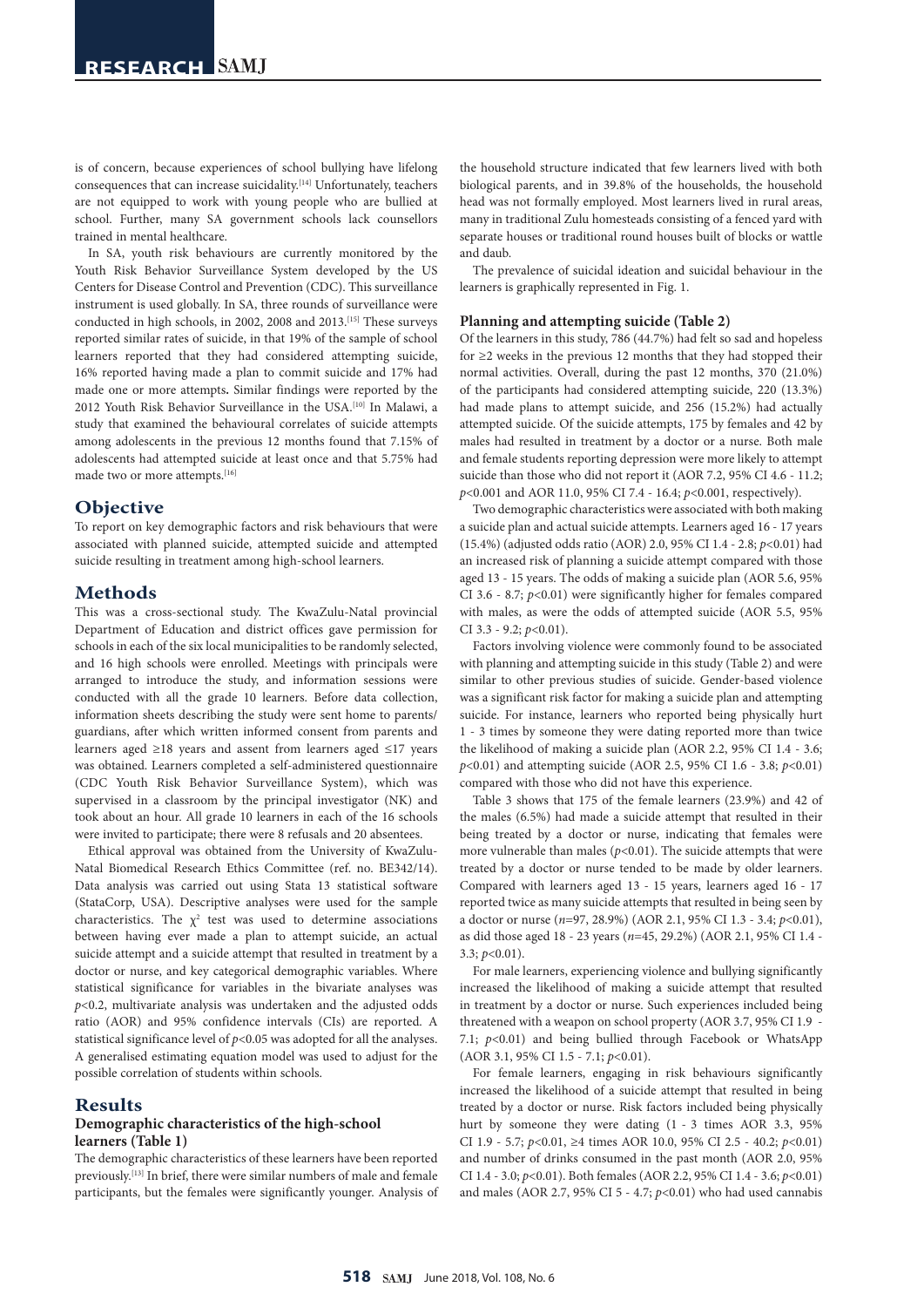|                                                 | Male           | Female         | <b>Total</b>       | $p$ -value |
|-------------------------------------------------|----------------|----------------|--------------------|------------|
| Gender                                          | 873 (49.6)     | 886 (50.4)     | 1759               | 0.7        |
| Age (years), mean (SD)                          | 17.0(1.5)      | 16.5(1.6)      | 16.7(1.6)          | < 0.001    |
| Age group (years), $n$ (%)                      |                |                |                    | < 0.001    |
| $13 - 15$                                       | 139(15.9)      | 284 (32.1)     | 423(24.0)          |            |
| $16 - 17$                                       | 417 (47.8)     | 392 (44.2)     | 809 (46.0)         |            |
| $18 - 23$                                       | 317 (36.3)     | 210 (23.7)     | 527(30.0)          |            |
| Who do you live with, $n$ (%)                   |                |                |                    | 0.9        |
| Both parents                                    | 245(28.1)      | 219/884 (24.8) | 464/1 757 (26.4)   |            |
| Father                                          | 59 (6.8)       | 29/884 (3.3)   | 88/1 757 (5.0)     |            |
| Mother                                          | 282 (32.3)     | 331/884 (37.4) | 613/1 757 (34.9)   |            |
| Extended/other                                  | 287 (32.9)     | 305/884 (34.5) | 592/1 757 (33.7)   |            |
| Where do you live, $n$ (%)                      |                |                |                    | 0.2        |
| House                                           | 749/843 (89.0) | 763/854 (89.3) | 1 512/1 697 (89.0) |            |
| Rented room                                     | 22/843(2.6)    | 22/854(2.6)    | $44/1$ 697 (2.6)   |            |
| Employer                                        | 17/843(2.0)    | 18/854(2.1)    | 35/1697(2.1)       |            |
| Informal settlement                             | 16/843(1.9)    | 27/854(3.2)    | $43/1$ 697 (2.5)   |            |
| Other                                           | 39/843 (4.6)   | 24/854(2.8)    | 63/1697(3.7)       |            |
| Highest educational level of head of household, |                |                |                    | 0.3        |
| $n\left(\%\right)$                              |                |                |                    |            |
| Never/primary                                   | 189/833 (22.7) | 221/853 (25.9) | 410/1 686 (24.3)   |            |
| High school                                     | 514/833 (61.7) | 509/853 (59.7) | 1 023/1 686 (60.7) |            |
| Post high school                                | 130/833 (15.6) | 123/853 (14.4) | 253/1 686 (15.0)   |            |
| Type of work of head of household, $n$ (%)      |                |                |                    | 0.011      |
| Professional                                    | 171/830 (20.6) | 134/843 (15.9) | 305/1 673 (18.2)   |            |
| Skilled                                         | 135/830 (16.3) | 119/843 (14.1) | 254/1 673 (15.2)   |            |
| Unskilled                                       | 222/830 (26.7) | 226/843 (26.8) | 448/1 673 (26.8)   |            |
| Not employed                                    | 302/830 (36.4) | 364/843 (43.2) | 666/1 673 (39.8)   |            |
| Municipality, n (%)                             |                |                |                    | 0.07       |
| A                                               | 160(18.3)      | 203(22.9)      | 363(20.6)          |            |
| $\mathbf B$                                     | 135(15.5)      | 114(12.9)      | 249 (14.2)         |            |
| $\mathbf C$                                     | 151(17.3)      | 155(17.5)      | 306 (17.4)         |            |
| $\mathbf D$                                     | 170(19.5)      | 146(16.5)      | 316(18.0)          |            |
| E                                               | 121(13.9)      | 112(12.6)      | 233(13.2)          |            |
| $\boldsymbol{\mathrm{F}}$                       | 136(15.6)      | 156(17.6)      | 292(16.6)          |            |

SD = standard deviation. \*Totals vary because not all the respondents answered all the questions.





during the 3 months before data collection were more than twice as likely as non-users to make a suicide attempt that resulted in being treated by a doctor or nurse.

# **Discussion**

Our findings in rural KwaZulu-Natal Province confirm the results of the three national youth behavioural surveys conducted in SA in 2002, 2008 and 2013.[15] We found similar risk factors, such as physical violence and drug abuse, to be associated with suicide plans and suicide attempts. Our study further identified societal violence as an important risk factor that was significantly associated with suicide plans and suicide attempts. Although there are numerous studies on violence, these have not reported on the association between violence and suicide plans and attempts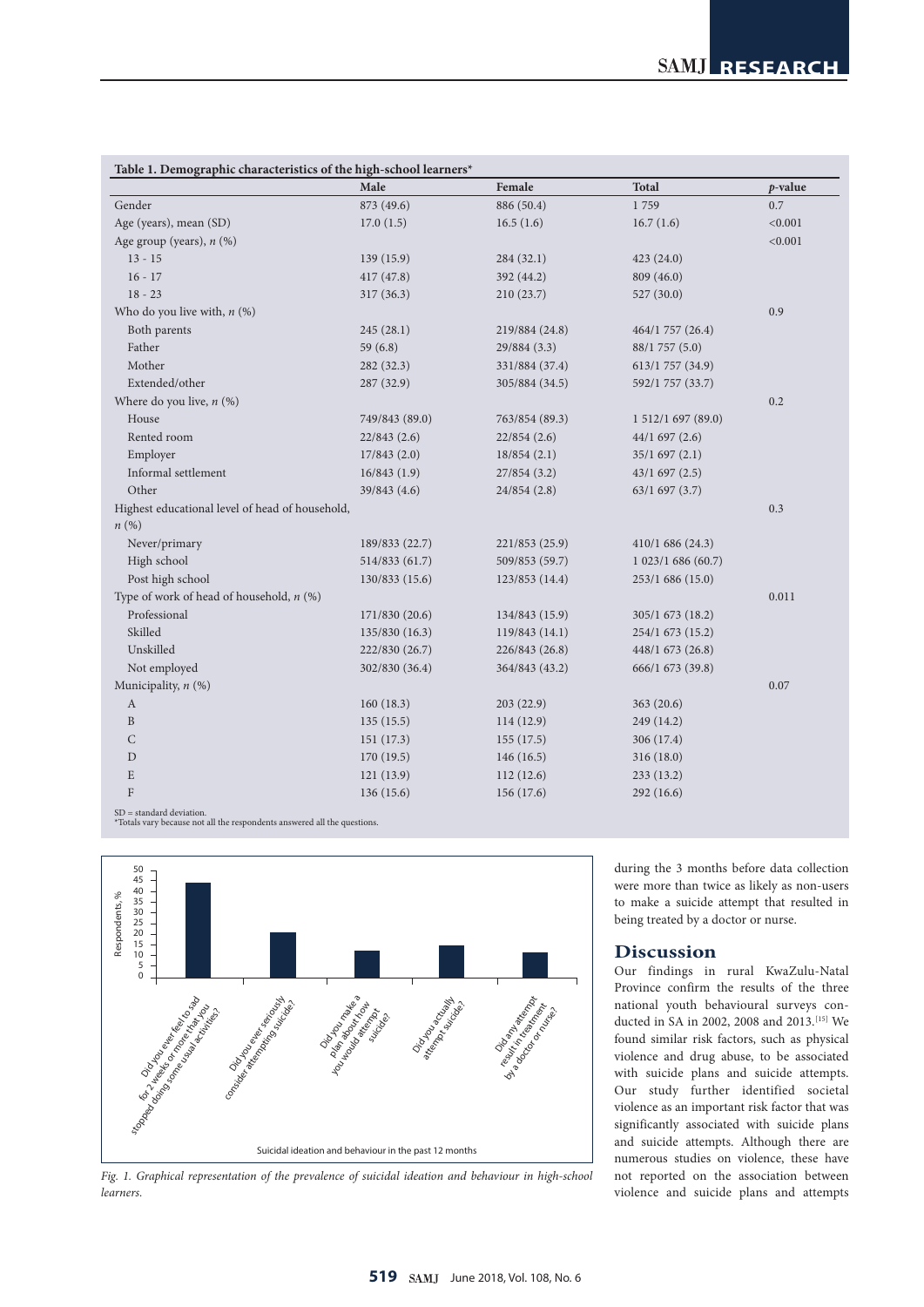| Plan to attempt suicide<br>Attempted suicide<br>AOR, 95% CI<br>AOR, 95% CI<br>$(p$ -value) <sup>†</sup><br>$(p$ -value) <sup>†</sup><br>Yes, $n$ $(\%)$<br>Total, $N$<br>Yes, $n$ $(\%)$<br>Total, $N$<br>Age group (years)<br>$13 - 15$<br>401<br>Ref<br>407<br>Ref<br>36(9.0)<br>43 (10.6)<br>$16 - 17$<br>119 (15.4)<br>770<br>$2.0, 1.4 - 2.8$ (<0.01)<br>136(17.3)<br>785<br>1.9, 1.2 - 2.9 $(0.01)$<br>$18 - 23$<br>65(12.7)<br>488<br>$1.5, 0.9 - 2.4(0.07)$<br>77 (1516)<br>495<br>$1.7, 1.1 - 2.5(0.02)$<br>Total<br>1659<br>256 (15.2)<br>1687<br>220(13.3)<br>Gender<br>Female<br>166(19.7)<br>841<br>$5.6, 3.6 - 8.7 \approx 0.01$<br>196(22.9)<br>854<br>$6.1, 37 - 10.1$ (<0.01)<br>Male<br>51(6.2)<br>818<br>ref<br>60(7.2)<br>833<br>Ref<br>Total<br>1659<br>217(13.1)<br>256(15.2)<br>1687<br>Threatened with a weapon on<br>school property<br>N <sub>o</sub><br>Ref<br>Ref<br>168(11.6)<br>1447<br>197(13.4)<br>1471<br>Yes<br>49(23.1)<br>212<br>59 $(27.3)$<br>216<br>1.9, 1.3 - 2.6 $(<0.01)$<br>$2.1, 1.2 - 3.7(0.02)$<br>Total<br>1659<br>1687<br>217(13.1)<br>256(15.1)<br>Someone you were dating<br>physically hurt you<br>Ref<br>0 times<br>Ref<br>1 5 4 8<br>168(11.0)<br>1 5 2 2<br>199(12.9)<br>$1 - 3$ times<br>112<br>2.2, 1.4 - 3.6 $(<0.01$ )<br>44 (38.6)<br>114<br>37(33.0)<br>$2.3, 1.5 - 3.6 \; (<0.01)$<br>25<br>$\geq$ 4 times<br>12(48.0)<br>$3.4, 0.9 - 12.7$ $(0.06)$<br>13(52.0)<br>25<br>$2.8, 0.6 - 12.6(0.2)$<br>Total<br>1659<br>1687<br>217(13.1)<br>256(15)<br>Someone you were dating forced<br>you to do sexual things<br>Ref<br>$0 - 1$ time<br>204 (12.6)<br>1 625<br>1651<br>Ref<br>241 (14.6)<br>$\geq$ 2 times<br>13(38.2)<br>34<br>$p=0.07$<br>15(41.7)<br>36<br>$1.9, 0.4 - 8.0(0.4)$<br>Total<br>1659<br>1687<br>217(13.1)<br>256 (15.2)<br>Have you been bullied on school<br>property<br>N <sub>o</sub><br>125(9.9)<br>1 2 5 9<br>Ref<br>1 2 8 0<br>Ref<br>158(12.3)<br>Yes<br>407<br>92(23.0)<br>400<br>$2.1, 1.4 - 3.2$ (<0.01)<br>98 (24.1)<br>$1.7, 1.1 - 2.5(0.02)$<br>Total<br>217(13.1)<br>1659<br>256 (15.2)<br>1687<br>Have you been bullied through<br>Facebook, etc.<br>N <sub>o</sub><br>156(11.2)<br>1 3 9 7<br>Ref<br>1 4 2 0<br>Ref<br>184(13.0)<br>Yes<br>61(23.3)<br>262<br>1.9, 1.3 - 2.8 $(<0.01$ )<br>267<br>72 (27.0)<br>1.6, 1.6 - 2.7 $(<0.01$ )<br>1659<br>256 (15.2)<br>1687<br>Total<br>217(13.1)<br>Number of alcoholic drinks in past<br>month<br>$\leq$ 2<br>Ref<br>Ref<br>165(11.4)<br>1 4 4 6<br>197(13.4)<br>1 473<br>$\geq$ 3<br>52(24.4)<br>213<br>$1.9, 1.2 - 3.0$ (<0.01)<br>214<br>59 (27.6)<br>$1.9, 1.2 - 3.2(0.01)$<br>Total<br>1659<br>1687<br>217(13.1)<br>256 (15.2)<br>Cannabis use in past 3 months<br>$\operatorname{Ref}$<br>Ref<br>None<br>1 3 9 0<br>159(11.4)<br>190(13.4)<br>1 4 1 3<br>$\geq$ 1<br>269<br>58(21.6)<br>66(24.1)<br>274<br>$2.0, 1.5 - 2.7 \approx (0.01)$<br>$2.0, 1.3 - 2.8 \approx (0.01)$<br>Total<br>1659<br>256(15.2)<br>1687<br>217(13.1)<br>Number of sexual partners in past<br>3 months<br>Never had sex<br>Ref<br>Ref<br>966<br>982<br>97(10.0)<br>120(12.2)<br>$0 - 2$<br>580<br>$p=0.2$<br>593<br>$p=0.8$<br>101(17.4)<br>113(19.1)<br>$\geq$ 3<br>113<br>112 | Table 2. Planned and attempted suicide during the past 12 months* |          |  |         |          |  |         |  |
|-------------------------------------------------------------------------------------------------------------------------------------------------------------------------------------------------------------------------------------------------------------------------------------------------------------------------------------------------------------------------------------------------------------------------------------------------------------------------------------------------------------------------------------------------------------------------------------------------------------------------------------------------------------------------------------------------------------------------------------------------------------------------------------------------------------------------------------------------------------------------------------------------------------------------------------------------------------------------------------------------------------------------------------------------------------------------------------------------------------------------------------------------------------------------------------------------------------------------------------------------------------------------------------------------------------------------------------------------------------------------------------------------------------------------------------------------------------------------------------------------------------------------------------------------------------------------------------------------------------------------------------------------------------------------------------------------------------------------------------------------------------------------------------------------------------------------------------------------------------------------------------------------------------------------------------------------------------------------------------------------------------------------------------------------------------------------------------------------------------------------------------------------------------------------------------------------------------------------------------------------------------------------------------------------------------------------------------------------------------------------------------------------------------------------------------------------------------------------------------------------------------------------------------------------------------------------------------------------------------------------------------------------------------------------------------------------------------------------------------------------------------------------------------------------------------------------------------------------------------------------------------------------------------------------------------------------------------------------------------------------------------------------------------------------------------------------------------------------------------------------------------------------------------------------------------------------------------|-------------------------------------------------------------------|----------|--|---------|----------|--|---------|--|
|                                                                                                                                                                                                                                                                                                                                                                                                                                                                                                                                                                                                                                                                                                                                                                                                                                                                                                                                                                                                                                                                                                                                                                                                                                                                                                                                                                                                                                                                                                                                                                                                                                                                                                                                                                                                                                                                                                                                                                                                                                                                                                                                                                                                                                                                                                                                                                                                                                                                                                                                                                                                                                                                                                                                                                                                                                                                                                                                                                                                                                                                                                                                                                                                             |                                                                   |          |  |         |          |  |         |  |
|                                                                                                                                                                                                                                                                                                                                                                                                                                                                                                                                                                                                                                                                                                                                                                                                                                                                                                                                                                                                                                                                                                                                                                                                                                                                                                                                                                                                                                                                                                                                                                                                                                                                                                                                                                                                                                                                                                                                                                                                                                                                                                                                                                                                                                                                                                                                                                                                                                                                                                                                                                                                                                                                                                                                                                                                                                                                                                                                                                                                                                                                                                                                                                                                             |                                                                   |          |  |         |          |  |         |  |
|                                                                                                                                                                                                                                                                                                                                                                                                                                                                                                                                                                                                                                                                                                                                                                                                                                                                                                                                                                                                                                                                                                                                                                                                                                                                                                                                                                                                                                                                                                                                                                                                                                                                                                                                                                                                                                                                                                                                                                                                                                                                                                                                                                                                                                                                                                                                                                                                                                                                                                                                                                                                                                                                                                                                                                                                                                                                                                                                                                                                                                                                                                                                                                                                             |                                                                   |          |  |         |          |  |         |  |
|                                                                                                                                                                                                                                                                                                                                                                                                                                                                                                                                                                                                                                                                                                                                                                                                                                                                                                                                                                                                                                                                                                                                                                                                                                                                                                                                                                                                                                                                                                                                                                                                                                                                                                                                                                                                                                                                                                                                                                                                                                                                                                                                                                                                                                                                                                                                                                                                                                                                                                                                                                                                                                                                                                                                                                                                                                                                                                                                                                                                                                                                                                                                                                                                             |                                                                   |          |  |         |          |  |         |  |
|                                                                                                                                                                                                                                                                                                                                                                                                                                                                                                                                                                                                                                                                                                                                                                                                                                                                                                                                                                                                                                                                                                                                                                                                                                                                                                                                                                                                                                                                                                                                                                                                                                                                                                                                                                                                                                                                                                                                                                                                                                                                                                                                                                                                                                                                                                                                                                                                                                                                                                                                                                                                                                                                                                                                                                                                                                                                                                                                                                                                                                                                                                                                                                                                             |                                                                   |          |  |         |          |  |         |  |
|                                                                                                                                                                                                                                                                                                                                                                                                                                                                                                                                                                                                                                                                                                                                                                                                                                                                                                                                                                                                                                                                                                                                                                                                                                                                                                                                                                                                                                                                                                                                                                                                                                                                                                                                                                                                                                                                                                                                                                                                                                                                                                                                                                                                                                                                                                                                                                                                                                                                                                                                                                                                                                                                                                                                                                                                                                                                                                                                                                                                                                                                                                                                                                                                             |                                                                   |          |  |         |          |  |         |  |
|                                                                                                                                                                                                                                                                                                                                                                                                                                                                                                                                                                                                                                                                                                                                                                                                                                                                                                                                                                                                                                                                                                                                                                                                                                                                                                                                                                                                                                                                                                                                                                                                                                                                                                                                                                                                                                                                                                                                                                                                                                                                                                                                                                                                                                                                                                                                                                                                                                                                                                                                                                                                                                                                                                                                                                                                                                                                                                                                                                                                                                                                                                                                                                                                             |                                                                   |          |  |         |          |  |         |  |
|                                                                                                                                                                                                                                                                                                                                                                                                                                                                                                                                                                                                                                                                                                                                                                                                                                                                                                                                                                                                                                                                                                                                                                                                                                                                                                                                                                                                                                                                                                                                                                                                                                                                                                                                                                                                                                                                                                                                                                                                                                                                                                                                                                                                                                                                                                                                                                                                                                                                                                                                                                                                                                                                                                                                                                                                                                                                                                                                                                                                                                                                                                                                                                                                             |                                                                   |          |  |         |          |  |         |  |
|                                                                                                                                                                                                                                                                                                                                                                                                                                                                                                                                                                                                                                                                                                                                                                                                                                                                                                                                                                                                                                                                                                                                                                                                                                                                                                                                                                                                                                                                                                                                                                                                                                                                                                                                                                                                                                                                                                                                                                                                                                                                                                                                                                                                                                                                                                                                                                                                                                                                                                                                                                                                                                                                                                                                                                                                                                                                                                                                                                                                                                                                                                                                                                                                             |                                                                   |          |  |         |          |  |         |  |
|                                                                                                                                                                                                                                                                                                                                                                                                                                                                                                                                                                                                                                                                                                                                                                                                                                                                                                                                                                                                                                                                                                                                                                                                                                                                                                                                                                                                                                                                                                                                                                                                                                                                                                                                                                                                                                                                                                                                                                                                                                                                                                                                                                                                                                                                                                                                                                                                                                                                                                                                                                                                                                                                                                                                                                                                                                                                                                                                                                                                                                                                                                                                                                                                             |                                                                   |          |  |         |          |  |         |  |
|                                                                                                                                                                                                                                                                                                                                                                                                                                                                                                                                                                                                                                                                                                                                                                                                                                                                                                                                                                                                                                                                                                                                                                                                                                                                                                                                                                                                                                                                                                                                                                                                                                                                                                                                                                                                                                                                                                                                                                                                                                                                                                                                                                                                                                                                                                                                                                                                                                                                                                                                                                                                                                                                                                                                                                                                                                                                                                                                                                                                                                                                                                                                                                                                             |                                                                   |          |  |         |          |  |         |  |
|                                                                                                                                                                                                                                                                                                                                                                                                                                                                                                                                                                                                                                                                                                                                                                                                                                                                                                                                                                                                                                                                                                                                                                                                                                                                                                                                                                                                                                                                                                                                                                                                                                                                                                                                                                                                                                                                                                                                                                                                                                                                                                                                                                                                                                                                                                                                                                                                                                                                                                                                                                                                                                                                                                                                                                                                                                                                                                                                                                                                                                                                                                                                                                                                             |                                                                   |          |  |         |          |  |         |  |
|                                                                                                                                                                                                                                                                                                                                                                                                                                                                                                                                                                                                                                                                                                                                                                                                                                                                                                                                                                                                                                                                                                                                                                                                                                                                                                                                                                                                                                                                                                                                                                                                                                                                                                                                                                                                                                                                                                                                                                                                                                                                                                                                                                                                                                                                                                                                                                                                                                                                                                                                                                                                                                                                                                                                                                                                                                                                                                                                                                                                                                                                                                                                                                                                             |                                                                   |          |  |         |          |  |         |  |
|                                                                                                                                                                                                                                                                                                                                                                                                                                                                                                                                                                                                                                                                                                                                                                                                                                                                                                                                                                                                                                                                                                                                                                                                                                                                                                                                                                                                                                                                                                                                                                                                                                                                                                                                                                                                                                                                                                                                                                                                                                                                                                                                                                                                                                                                                                                                                                                                                                                                                                                                                                                                                                                                                                                                                                                                                                                                                                                                                                                                                                                                                                                                                                                                             |                                                                   |          |  |         |          |  |         |  |
|                                                                                                                                                                                                                                                                                                                                                                                                                                                                                                                                                                                                                                                                                                                                                                                                                                                                                                                                                                                                                                                                                                                                                                                                                                                                                                                                                                                                                                                                                                                                                                                                                                                                                                                                                                                                                                                                                                                                                                                                                                                                                                                                                                                                                                                                                                                                                                                                                                                                                                                                                                                                                                                                                                                                                                                                                                                                                                                                                                                                                                                                                                                                                                                                             |                                                                   |          |  |         |          |  |         |  |
|                                                                                                                                                                                                                                                                                                                                                                                                                                                                                                                                                                                                                                                                                                                                                                                                                                                                                                                                                                                                                                                                                                                                                                                                                                                                                                                                                                                                                                                                                                                                                                                                                                                                                                                                                                                                                                                                                                                                                                                                                                                                                                                                                                                                                                                                                                                                                                                                                                                                                                                                                                                                                                                                                                                                                                                                                                                                                                                                                                                                                                                                                                                                                                                                             |                                                                   |          |  |         |          |  |         |  |
|                                                                                                                                                                                                                                                                                                                                                                                                                                                                                                                                                                                                                                                                                                                                                                                                                                                                                                                                                                                                                                                                                                                                                                                                                                                                                                                                                                                                                                                                                                                                                                                                                                                                                                                                                                                                                                                                                                                                                                                                                                                                                                                                                                                                                                                                                                                                                                                                                                                                                                                                                                                                                                                                                                                                                                                                                                                                                                                                                                                                                                                                                                                                                                                                             |                                                                   |          |  |         |          |  |         |  |
|                                                                                                                                                                                                                                                                                                                                                                                                                                                                                                                                                                                                                                                                                                                                                                                                                                                                                                                                                                                                                                                                                                                                                                                                                                                                                                                                                                                                                                                                                                                                                                                                                                                                                                                                                                                                                                                                                                                                                                                                                                                                                                                                                                                                                                                                                                                                                                                                                                                                                                                                                                                                                                                                                                                                                                                                                                                                                                                                                                                                                                                                                                                                                                                                             |                                                                   |          |  |         |          |  |         |  |
|                                                                                                                                                                                                                                                                                                                                                                                                                                                                                                                                                                                                                                                                                                                                                                                                                                                                                                                                                                                                                                                                                                                                                                                                                                                                                                                                                                                                                                                                                                                                                                                                                                                                                                                                                                                                                                                                                                                                                                                                                                                                                                                                                                                                                                                                                                                                                                                                                                                                                                                                                                                                                                                                                                                                                                                                                                                                                                                                                                                                                                                                                                                                                                                                             |                                                                   |          |  |         |          |  |         |  |
|                                                                                                                                                                                                                                                                                                                                                                                                                                                                                                                                                                                                                                                                                                                                                                                                                                                                                                                                                                                                                                                                                                                                                                                                                                                                                                                                                                                                                                                                                                                                                                                                                                                                                                                                                                                                                                                                                                                                                                                                                                                                                                                                                                                                                                                                                                                                                                                                                                                                                                                                                                                                                                                                                                                                                                                                                                                                                                                                                                                                                                                                                                                                                                                                             |                                                                   |          |  |         |          |  |         |  |
|                                                                                                                                                                                                                                                                                                                                                                                                                                                                                                                                                                                                                                                                                                                                                                                                                                                                                                                                                                                                                                                                                                                                                                                                                                                                                                                                                                                                                                                                                                                                                                                                                                                                                                                                                                                                                                                                                                                                                                                                                                                                                                                                                                                                                                                                                                                                                                                                                                                                                                                                                                                                                                                                                                                                                                                                                                                                                                                                                                                                                                                                                                                                                                                                             |                                                                   |          |  |         |          |  |         |  |
|                                                                                                                                                                                                                                                                                                                                                                                                                                                                                                                                                                                                                                                                                                                                                                                                                                                                                                                                                                                                                                                                                                                                                                                                                                                                                                                                                                                                                                                                                                                                                                                                                                                                                                                                                                                                                                                                                                                                                                                                                                                                                                                                                                                                                                                                                                                                                                                                                                                                                                                                                                                                                                                                                                                                                                                                                                                                                                                                                                                                                                                                                                                                                                                                             |                                                                   |          |  |         |          |  |         |  |
|                                                                                                                                                                                                                                                                                                                                                                                                                                                                                                                                                                                                                                                                                                                                                                                                                                                                                                                                                                                                                                                                                                                                                                                                                                                                                                                                                                                                                                                                                                                                                                                                                                                                                                                                                                                                                                                                                                                                                                                                                                                                                                                                                                                                                                                                                                                                                                                                                                                                                                                                                                                                                                                                                                                                                                                                                                                                                                                                                                                                                                                                                                                                                                                                             |                                                                   |          |  |         |          |  |         |  |
|                                                                                                                                                                                                                                                                                                                                                                                                                                                                                                                                                                                                                                                                                                                                                                                                                                                                                                                                                                                                                                                                                                                                                                                                                                                                                                                                                                                                                                                                                                                                                                                                                                                                                                                                                                                                                                                                                                                                                                                                                                                                                                                                                                                                                                                                                                                                                                                                                                                                                                                                                                                                                                                                                                                                                                                                                                                                                                                                                                                                                                                                                                                                                                                                             |                                                                   |          |  |         |          |  |         |  |
|                                                                                                                                                                                                                                                                                                                                                                                                                                                                                                                                                                                                                                                                                                                                                                                                                                                                                                                                                                                                                                                                                                                                                                                                                                                                                                                                                                                                                                                                                                                                                                                                                                                                                                                                                                                                                                                                                                                                                                                                                                                                                                                                                                                                                                                                                                                                                                                                                                                                                                                                                                                                                                                                                                                                                                                                                                                                                                                                                                                                                                                                                                                                                                                                             |                                                                   |          |  |         |          |  |         |  |
|                                                                                                                                                                                                                                                                                                                                                                                                                                                                                                                                                                                                                                                                                                                                                                                                                                                                                                                                                                                                                                                                                                                                                                                                                                                                                                                                                                                                                                                                                                                                                                                                                                                                                                                                                                                                                                                                                                                                                                                                                                                                                                                                                                                                                                                                                                                                                                                                                                                                                                                                                                                                                                                                                                                                                                                                                                                                                                                                                                                                                                                                                                                                                                                                             |                                                                   |          |  |         |          |  |         |  |
|                                                                                                                                                                                                                                                                                                                                                                                                                                                                                                                                                                                                                                                                                                                                                                                                                                                                                                                                                                                                                                                                                                                                                                                                                                                                                                                                                                                                                                                                                                                                                                                                                                                                                                                                                                                                                                                                                                                                                                                                                                                                                                                                                                                                                                                                                                                                                                                                                                                                                                                                                                                                                                                                                                                                                                                                                                                                                                                                                                                                                                                                                                                                                                                                             |                                                                   |          |  |         |          |  |         |  |
|                                                                                                                                                                                                                                                                                                                                                                                                                                                                                                                                                                                                                                                                                                                                                                                                                                                                                                                                                                                                                                                                                                                                                                                                                                                                                                                                                                                                                                                                                                                                                                                                                                                                                                                                                                                                                                                                                                                                                                                                                                                                                                                                                                                                                                                                                                                                                                                                                                                                                                                                                                                                                                                                                                                                                                                                                                                                                                                                                                                                                                                                                                                                                                                                             |                                                                   |          |  |         |          |  |         |  |
|                                                                                                                                                                                                                                                                                                                                                                                                                                                                                                                                                                                                                                                                                                                                                                                                                                                                                                                                                                                                                                                                                                                                                                                                                                                                                                                                                                                                                                                                                                                                                                                                                                                                                                                                                                                                                                                                                                                                                                                                                                                                                                                                                                                                                                                                                                                                                                                                                                                                                                                                                                                                                                                                                                                                                                                                                                                                                                                                                                                                                                                                                                                                                                                                             |                                                                   |          |  |         |          |  |         |  |
|                                                                                                                                                                                                                                                                                                                                                                                                                                                                                                                                                                                                                                                                                                                                                                                                                                                                                                                                                                                                                                                                                                                                                                                                                                                                                                                                                                                                                                                                                                                                                                                                                                                                                                                                                                                                                                                                                                                                                                                                                                                                                                                                                                                                                                                                                                                                                                                                                                                                                                                                                                                                                                                                                                                                                                                                                                                                                                                                                                                                                                                                                                                                                                                                             |                                                                   |          |  |         |          |  |         |  |
|                                                                                                                                                                                                                                                                                                                                                                                                                                                                                                                                                                                                                                                                                                                                                                                                                                                                                                                                                                                                                                                                                                                                                                                                                                                                                                                                                                                                                                                                                                                                                                                                                                                                                                                                                                                                                                                                                                                                                                                                                                                                                                                                                                                                                                                                                                                                                                                                                                                                                                                                                                                                                                                                                                                                                                                                                                                                                                                                                                                                                                                                                                                                                                                                             |                                                                   |          |  |         |          |  |         |  |
|                                                                                                                                                                                                                                                                                                                                                                                                                                                                                                                                                                                                                                                                                                                                                                                                                                                                                                                                                                                                                                                                                                                                                                                                                                                                                                                                                                                                                                                                                                                                                                                                                                                                                                                                                                                                                                                                                                                                                                                                                                                                                                                                                                                                                                                                                                                                                                                                                                                                                                                                                                                                                                                                                                                                                                                                                                                                                                                                                                                                                                                                                                                                                                                                             |                                                                   |          |  |         |          |  |         |  |
|                                                                                                                                                                                                                                                                                                                                                                                                                                                                                                                                                                                                                                                                                                                                                                                                                                                                                                                                                                                                                                                                                                                                                                                                                                                                                                                                                                                                                                                                                                                                                                                                                                                                                                                                                                                                                                                                                                                                                                                                                                                                                                                                                                                                                                                                                                                                                                                                                                                                                                                                                                                                                                                                                                                                                                                                                                                                                                                                                                                                                                                                                                                                                                                                             |                                                                   |          |  |         |          |  |         |  |
|                                                                                                                                                                                                                                                                                                                                                                                                                                                                                                                                                                                                                                                                                                                                                                                                                                                                                                                                                                                                                                                                                                                                                                                                                                                                                                                                                                                                                                                                                                                                                                                                                                                                                                                                                                                                                                                                                                                                                                                                                                                                                                                                                                                                                                                                                                                                                                                                                                                                                                                                                                                                                                                                                                                                                                                                                                                                                                                                                                                                                                                                                                                                                                                                             |                                                                   |          |  |         |          |  |         |  |
|                                                                                                                                                                                                                                                                                                                                                                                                                                                                                                                                                                                                                                                                                                                                                                                                                                                                                                                                                                                                                                                                                                                                                                                                                                                                                                                                                                                                                                                                                                                                                                                                                                                                                                                                                                                                                                                                                                                                                                                                                                                                                                                                                                                                                                                                                                                                                                                                                                                                                                                                                                                                                                                                                                                                                                                                                                                                                                                                                                                                                                                                                                                                                                                                             |                                                                   |          |  |         |          |  |         |  |
|                                                                                                                                                                                                                                                                                                                                                                                                                                                                                                                                                                                                                                                                                                                                                                                                                                                                                                                                                                                                                                                                                                                                                                                                                                                                                                                                                                                                                                                                                                                                                                                                                                                                                                                                                                                                                                                                                                                                                                                                                                                                                                                                                                                                                                                                                                                                                                                                                                                                                                                                                                                                                                                                                                                                                                                                                                                                                                                                                                                                                                                                                                                                                                                                             |                                                                   |          |  |         |          |  |         |  |
|                                                                                                                                                                                                                                                                                                                                                                                                                                                                                                                                                                                                                                                                                                                                                                                                                                                                                                                                                                                                                                                                                                                                                                                                                                                                                                                                                                                                                                                                                                                                                                                                                                                                                                                                                                                                                                                                                                                                                                                                                                                                                                                                                                                                                                                                                                                                                                                                                                                                                                                                                                                                                                                                                                                                                                                                                                                                                                                                                                                                                                                                                                                                                                                                             |                                                                   |          |  |         |          |  |         |  |
|                                                                                                                                                                                                                                                                                                                                                                                                                                                                                                                                                                                                                                                                                                                                                                                                                                                                                                                                                                                                                                                                                                                                                                                                                                                                                                                                                                                                                                                                                                                                                                                                                                                                                                                                                                                                                                                                                                                                                                                                                                                                                                                                                                                                                                                                                                                                                                                                                                                                                                                                                                                                                                                                                                                                                                                                                                                                                                                                                                                                                                                                                                                                                                                                             |                                                                   |          |  |         |          |  |         |  |
|                                                                                                                                                                                                                                                                                                                                                                                                                                                                                                                                                                                                                                                                                                                                                                                                                                                                                                                                                                                                                                                                                                                                                                                                                                                                                                                                                                                                                                                                                                                                                                                                                                                                                                                                                                                                                                                                                                                                                                                                                                                                                                                                                                                                                                                                                                                                                                                                                                                                                                                                                                                                                                                                                                                                                                                                                                                                                                                                                                                                                                                                                                                                                                                                             |                                                                   |          |  |         |          |  |         |  |
|                                                                                                                                                                                                                                                                                                                                                                                                                                                                                                                                                                                                                                                                                                                                                                                                                                                                                                                                                                                                                                                                                                                                                                                                                                                                                                                                                                                                                                                                                                                                                                                                                                                                                                                                                                                                                                                                                                                                                                                                                                                                                                                                                                                                                                                                                                                                                                                                                                                                                                                                                                                                                                                                                                                                                                                                                                                                                                                                                                                                                                                                                                                                                                                                             |                                                                   |          |  |         |          |  |         |  |
|                                                                                                                                                                                                                                                                                                                                                                                                                                                                                                                                                                                                                                                                                                                                                                                                                                                                                                                                                                                                                                                                                                                                                                                                                                                                                                                                                                                                                                                                                                                                                                                                                                                                                                                                                                                                                                                                                                                                                                                                                                                                                                                                                                                                                                                                                                                                                                                                                                                                                                                                                                                                                                                                                                                                                                                                                                                                                                                                                                                                                                                                                                                                                                                                             |                                                                   |          |  |         |          |  |         |  |
|                                                                                                                                                                                                                                                                                                                                                                                                                                                                                                                                                                                                                                                                                                                                                                                                                                                                                                                                                                                                                                                                                                                                                                                                                                                                                                                                                                                                                                                                                                                                                                                                                                                                                                                                                                                                                                                                                                                                                                                                                                                                                                                                                                                                                                                                                                                                                                                                                                                                                                                                                                                                                                                                                                                                                                                                                                                                                                                                                                                                                                                                                                                                                                                                             |                                                                   |          |  |         |          |  |         |  |
|                                                                                                                                                                                                                                                                                                                                                                                                                                                                                                                                                                                                                                                                                                                                                                                                                                                                                                                                                                                                                                                                                                                                                                                                                                                                                                                                                                                                                                                                                                                                                                                                                                                                                                                                                                                                                                                                                                                                                                                                                                                                                                                                                                                                                                                                                                                                                                                                                                                                                                                                                                                                                                                                                                                                                                                                                                                                                                                                                                                                                                                                                                                                                                                                             |                                                                   |          |  |         |          |  |         |  |
|                                                                                                                                                                                                                                                                                                                                                                                                                                                                                                                                                                                                                                                                                                                                                                                                                                                                                                                                                                                                                                                                                                                                                                                                                                                                                                                                                                                                                                                                                                                                                                                                                                                                                                                                                                                                                                                                                                                                                                                                                                                                                                                                                                                                                                                                                                                                                                                                                                                                                                                                                                                                                                                                                                                                                                                                                                                                                                                                                                                                                                                                                                                                                                                                             |                                                                   |          |  |         |          |  |         |  |
|                                                                                                                                                                                                                                                                                                                                                                                                                                                                                                                                                                                                                                                                                                                                                                                                                                                                                                                                                                                                                                                                                                                                                                                                                                                                                                                                                                                                                                                                                                                                                                                                                                                                                                                                                                                                                                                                                                                                                                                                                                                                                                                                                                                                                                                                                                                                                                                                                                                                                                                                                                                                                                                                                                                                                                                                                                                                                                                                                                                                                                                                                                                                                                                                             |                                                                   |          |  |         |          |  |         |  |
|                                                                                                                                                                                                                                                                                                                                                                                                                                                                                                                                                                                                                                                                                                                                                                                                                                                                                                                                                                                                                                                                                                                                                                                                                                                                                                                                                                                                                                                                                                                                                                                                                                                                                                                                                                                                                                                                                                                                                                                                                                                                                                                                                                                                                                                                                                                                                                                                                                                                                                                                                                                                                                                                                                                                                                                                                                                                                                                                                                                                                                                                                                                                                                                                             |                                                                   |          |  |         |          |  |         |  |
|                                                                                                                                                                                                                                                                                                                                                                                                                                                                                                                                                                                                                                                                                                                                                                                                                                                                                                                                                                                                                                                                                                                                                                                                                                                                                                                                                                                                                                                                                                                                                                                                                                                                                                                                                                                                                                                                                                                                                                                                                                                                                                                                                                                                                                                                                                                                                                                                                                                                                                                                                                                                                                                                                                                                                                                                                                                                                                                                                                                                                                                                                                                                                                                                             |                                                                   |          |  |         |          |  |         |  |
|                                                                                                                                                                                                                                                                                                                                                                                                                                                                                                                                                                                                                                                                                                                                                                                                                                                                                                                                                                                                                                                                                                                                                                                                                                                                                                                                                                                                                                                                                                                                                                                                                                                                                                                                                                                                                                                                                                                                                                                                                                                                                                                                                                                                                                                                                                                                                                                                                                                                                                                                                                                                                                                                                                                                                                                                                                                                                                                                                                                                                                                                                                                                                                                                             |                                                                   |          |  |         |          |  |         |  |
|                                                                                                                                                                                                                                                                                                                                                                                                                                                                                                                                                                                                                                                                                                                                                                                                                                                                                                                                                                                                                                                                                                                                                                                                                                                                                                                                                                                                                                                                                                                                                                                                                                                                                                                                                                                                                                                                                                                                                                                                                                                                                                                                                                                                                                                                                                                                                                                                                                                                                                                                                                                                                                                                                                                                                                                                                                                                                                                                                                                                                                                                                                                                                                                                             |                                                                   |          |  |         |          |  |         |  |
|                                                                                                                                                                                                                                                                                                                                                                                                                                                                                                                                                                                                                                                                                                                                                                                                                                                                                                                                                                                                                                                                                                                                                                                                                                                                                                                                                                                                                                                                                                                                                                                                                                                                                                                                                                                                                                                                                                                                                                                                                                                                                                                                                                                                                                                                                                                                                                                                                                                                                                                                                                                                                                                                                                                                                                                                                                                                                                                                                                                                                                                                                                                                                                                                             |                                                                   |          |  |         |          |  |         |  |
|                                                                                                                                                                                                                                                                                                                                                                                                                                                                                                                                                                                                                                                                                                                                                                                                                                                                                                                                                                                                                                                                                                                                                                                                                                                                                                                                                                                                                                                                                                                                                                                                                                                                                                                                                                                                                                                                                                                                                                                                                                                                                                                                                                                                                                                                                                                                                                                                                                                                                                                                                                                                                                                                                                                                                                                                                                                                                                                                                                                                                                                                                                                                                                                                             |                                                                   | 19(16.8) |  | $p=0.3$ | 23(20.5) |  | $p=0.2$ |  |
| Total<br>1659<br>1687<br>217(13.1)<br>256 (15.2)                                                                                                                                                                                                                                                                                                                                                                                                                                                                                                                                                                                                                                                                                                                                                                                                                                                                                                                                                                                                                                                                                                                                                                                                                                                                                                                                                                                                                                                                                                                                                                                                                                                                                                                                                                                                                                                                                                                                                                                                                                                                                                                                                                                                                                                                                                                                                                                                                                                                                                                                                                                                                                                                                                                                                                                                                                                                                                                                                                                                                                                                                                                                                            |                                                                   |          |  |         |          |  |         |  |

AOR = adjusted odds ratio; CI = confidence interval.<br>\*Respondents with complete data on outcome and risk factors.<br>"The χ\* test was used to determine associations between having ever made a plan to attempt suicide and an a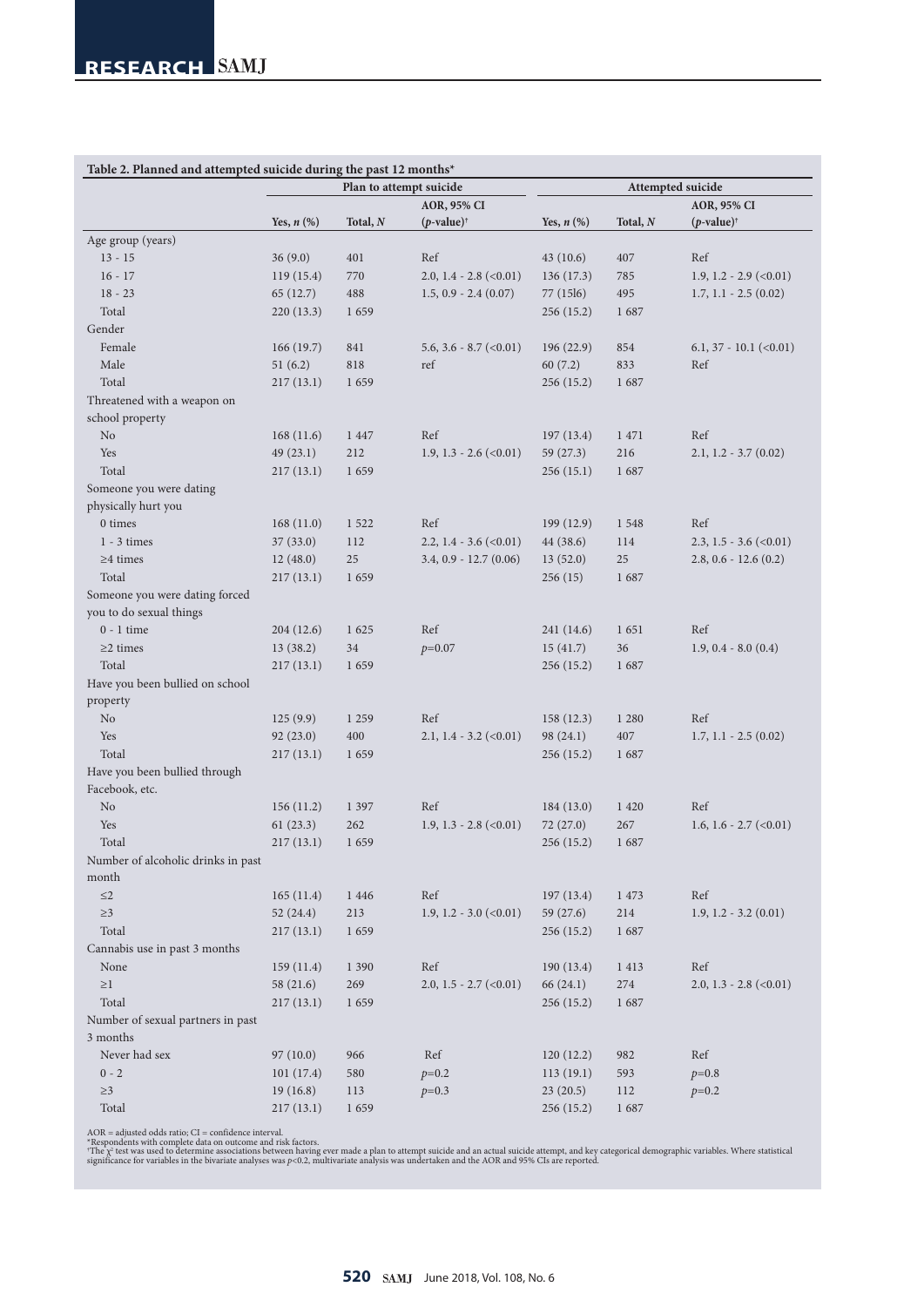|                                | Table 3. Attempted suicide that resulted in treatment by a doctor or nurse during the past 12 months*<br>Females (175/731, 23.9%) |                 |                            | Males (42/651, 6.5%) |            |                           |
|--------------------------------|-----------------------------------------------------------------------------------------------------------------------------------|-----------------|----------------------------|----------------------|------------|---------------------------|
|                                |                                                                                                                                   |                 | AOR, 95% CI                |                      |            | AOR, 95% CI               |
|                                | Yes, $n$ $(\%)$                                                                                                                   | Total, $N$      | $(p$ -value) <sup>†</sup>  | Yes, $n$ $(\%)$      | Total, $N$ | $(p$ -value) <sup>†</sup> |
| Age group (years)              |                                                                                                                                   |                 |                            |                      |            |                           |
| $13 - 15$                      | 33(13.7)                                                                                                                          | 241             | Ref                        | 6(5.4)               | 111        | Ref                       |
| $16 - 17$                      | 97 (28.9)                                                                                                                         | 336             | $2.1, 1.3 - 3.4$ (<0.01)   | 22(6.7)              | 328        | $0.9, 0.3 - 3.0$ $(0.8)$  |
| $18 - 23$                      | 45(29.2)                                                                                                                          | 154             | $2.1, 1.4 - 3.3$ (<0.01)   | 14(6.6)              | 212        | $0.6, 0.2 - 2.2(0.4)$     |
| Total                          | 175(23.9)                                                                                                                         | 731             |                            | 42(6.4)              | 651        |                           |
| Threatened with a weapon on    |                                                                                                                                   |                 |                            |                      |            |                           |
| school property                |                                                                                                                                   |                 |                            |                      |            |                           |
| No                             | 151(22.4)                                                                                                                         | 673             | Ref                        | 22(4.1)              | 534        | Ref                       |
| Yes                            | 24 (41.4)                                                                                                                         | 58              | $p=0.6$                    | 20(17.1)             | 117        | $3.7, 1.9 - 7.1$ (<0.01)  |
| Total                          | 175(63)                                                                                                                           | 731             |                            | 42(6.4)              | 651        |                           |
| Someone you were dating        |                                                                                                                                   |                 |                            |                      |            |                           |
| physically hurt you            |                                                                                                                                   |                 |                            |                      |            |                           |
| 0 times                        | 130(19.9)                                                                                                                         | 653             | Ref                        | 37(6.1)              | 609        | Ref                       |
| $1 - 3$ times                  | 34(53.1)                                                                                                                          | 64              | $3.3, 1.9 - 5.7$ (<0.01)   | 4(12.1)              | 33         | $p=0.7$                   |
| $\geq$ 4 times                 | 11(78.6)                                                                                                                          | 14              | $10.0, 2.5 - 40.2$ (<0.01) | 1(11.1)              | 9          | $p=0.5$                   |
| Total                          | 175(23.9)                                                                                                                         | 731             |                            | 42(6.4)              | 651        |                           |
| Someone you were dating        |                                                                                                                                   |                 |                            |                      |            |                           |
| forced you to do sexual things |                                                                                                                                   |                 |                            |                      |            |                           |
| $0 - 1$ times                  | 168(23.4)                                                                                                                         | 504             | Ref                        | 38(6.0)              | 637        | Ref                       |
| $\geq$ 2 times                 | 7(50.0)                                                                                                                           | 14              | $p=0.6$                    | 4(28.6)              | 14         | $p=0.1$                   |
| Total                          | 175(23.9)                                                                                                                         | 731             |                            | 42(6.4)              | 451        |                           |
| Have you been bullied on       |                                                                                                                                   |                 |                            |                      |            |                           |
| school property                |                                                                                                                                   |                 |                            |                      |            |                           |
| $\rm No$                       | 109(20.1)                                                                                                                         | 543             | Ref                        | 22(4.4)              | 501        | Ref                       |
| Yes                            | 66 (35.3)                                                                                                                         | 187             | $p=0.1$                    | 20(13.3)             | 150        | $p=0.2$                   |
| Total                          | 175(23.9)                                                                                                                         | 731             |                            | 42(6.4)              | 651        |                           |
| Have you been bullied          |                                                                                                                                   |                 |                            |                      |            |                           |
| through Facebook, etc.         |                                                                                                                                   |                 |                            |                      |            |                           |
| No                             | 133(21.0)                                                                                                                         | 634             | Ref                        | 24(4.6)              | 526        | Ref                       |
| Yes                            | 42(43.3)                                                                                                                          | 97              | $p=0.1$                    | 18(14.4)             | 125        | $3.1, 1.5 - 7.1$ $(0.01)$ |
| Total                          | 175(23.9)                                                                                                                         | 731             |                            | 42(6.4)              | 651        |                           |
| Number of alcoholic drinks     |                                                                                                                                   |                 |                            |                      |            |                           |
| in past month                  |                                                                                                                                   |                 |                            |                      |            |                           |
| $<$ 2                          | 141(21.2)                                                                                                                         | 665             | Ref                        | 32(5.9)              | 543        | Ref                       |
| $\geq$ 3                       | 34 (51.5)                                                                                                                         | 66              | $2.0, 1.4 - 3.0$ (<0.01)   | 10(9.2)              | 108        | $p=0.9$                   |
| Total                          | 175 (23.9)                                                                                                                        | $731\,$         |                            | 42(6.4)              | 651        |                           |
| Cannabis use in past 3         |                                                                                                                                   |                 |                            |                      |            |                           |
| months                         |                                                                                                                                   |                 |                            |                      |            |                           |
| None                           | 141(21.3)                                                                                                                         | 663             | Ref                        | 23(4.5)              | 506        | Ref                       |
| $\geq$ 1                       | 34(50.0)                                                                                                                          | 68              | 2.2, 1.4 - 3.6 $(<0.01)$   | 19(13.1)             | 145        | $2.7, 5 - 4.7 \; (<0.01)$ |
| Total                          | 175(23.9)                                                                                                                         | 731             |                            | 42(6.4)              | 651        |                           |
| Number of sexual partners in   |                                                                                                                                   |                 |                            |                      |            |                           |
| past 3 months                  |                                                                                                                                   |                 |                            |                      |            |                           |
| Never had sex                  | 94 (19.2)                                                                                                                         | 489             | Ref                        | 10(3.0)              | 329        | Ref                       |
| $0 - 2$                        | 77 (32.3)                                                                                                                         | 238             | $p=0.9$                    | 20(8.3)              | 240        | $p=0.6$                   |
| ${\geq}3$                      | 4(100)                                                                                                                            | $4\overline{ }$ |                            | 12(14.6)             | 82         | $p=0.4$                   |
| Total                          | 175(23.9)                                                                                                                         | 731             |                            | 42(6.4)              | 651        |                           |

AOR = adjusted odds ratio; CI = confidence interval.<br>\*Respondents with complete data on outcome and risk factors.<br>"The χ\* test was used to determine associations between a suicide attempt that resulted in treatment by a do

among adolescents.[17,18] Violence is not a new phenomenon in SA, as we reported in our previous article,<sup>[13]</sup> and it affects both adults and young people. For instance, the SA school violence national survey

reported a high prevalence of school violence among high-school learners, including acts of harassment, sexual assaults, physical violence and cyber bullying.<sup>[11]</sup> Researchers agree that the level of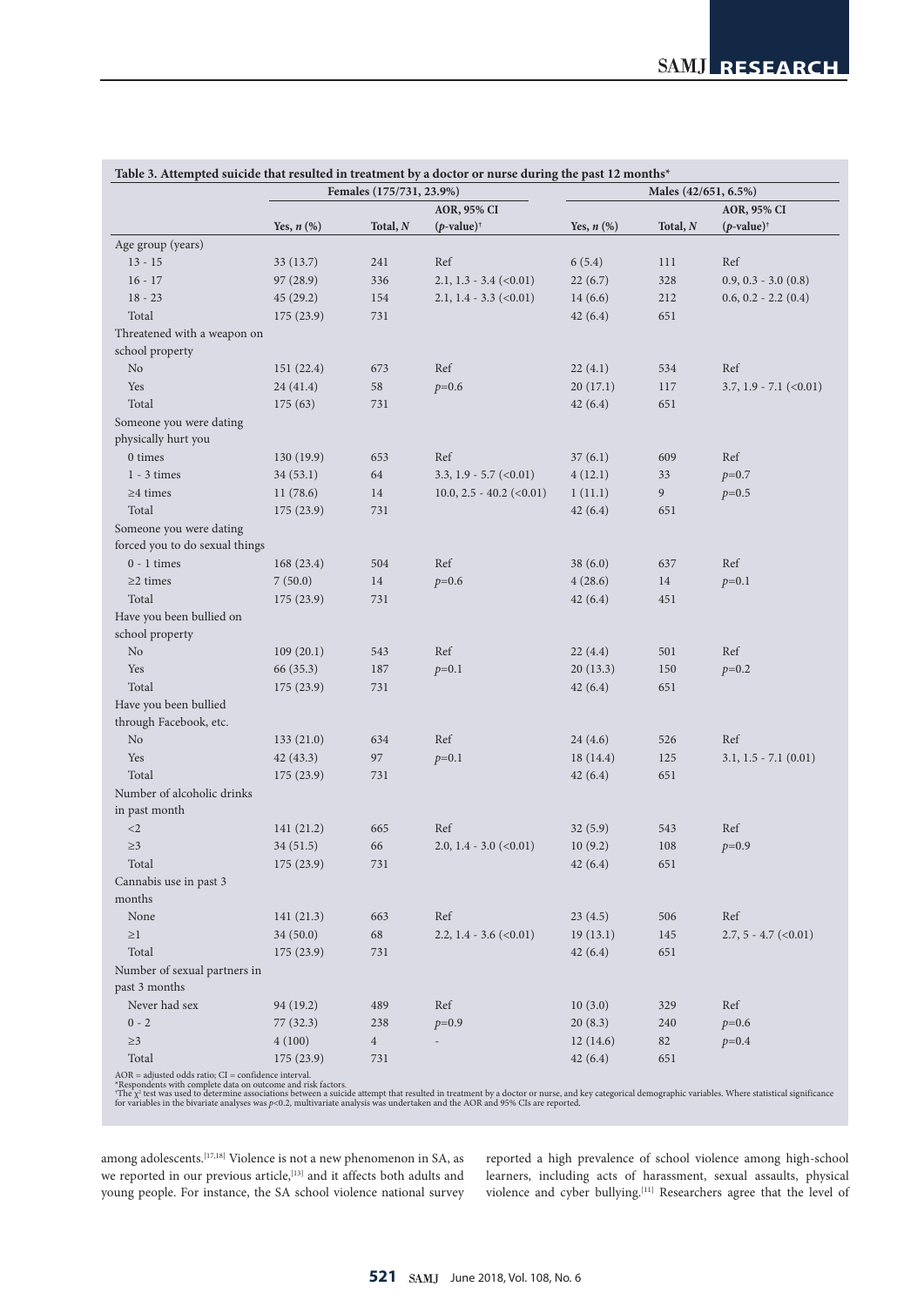violence in a school mirrors the state of the community where the school is situated. Learners grow up in homes and communities where they are exposed to intimate partner violence between their parents and caregivers.<sup>[11,12]</sup> They are further exposed to community norms that encourage acts of violence.<sup>[19]</sup> These learners therefore engage in similar relationships, with negative consequences such as unplanned pregnancies<sup>[3,4]</sup> and physical<sup>[19]</sup> and emotional abuse.<sup>[19]</sup> A study of traumatic events and behaviour conducted in SA found sexual violence to be a predictor of lifetime suicide attempts.<sup>[17]</sup> We found that female learners who reported being physically hurt by someone they were dating had a significantly increased likelihood of suicide plans and attempts, whereas the main risk factors for male learners were being threatened with a weapon on school property and being bullied in school and through Facebook and WhatsApp. This constant exposure to violence is a major concern emerging from this study. Bullying through Facebook and WhatsApp is an added complication, being uncontrollable because anyone with a data bundle can access these platforms at any time.

Previous studies on suicide conducted globally in countries including  $SA<sub>1</sub><sup>[20]</sup>$  South India<sup>[21]</sup> and the USA<sup>[22]</sup> show higher suicide rates in male adolescents than in females. In contrast, we found that female learners had higher rates of making a suicide plan, actual suicide attempts and suicide attempts that resulted in being treated by a doctor or nurse.

We also found significant levels of substance abuse among learners who made suicide plans and attempts. For both male and female learners, using cannabis during the 3 months before the survey significantly increased the likelihood of a suicide attempt that resulted in treatment by a doctor or nurse, while for females an additional risk factor was consuming three or more drinks of alcohol in the month before the survey. Our results support previous studies on alcohol and drug abuse among youth.[9,15-16] Of concern is the fact that in SA, rules and regulations regarding alcohol consumption have been in existence for some time,<sup>[12]</sup> but enactment does not appear to be producing positive outcomes. There is therefore an urgent need to review alcohol policy so that it can be effective in regulating the use of alcohol, especially by individuals aged <18 years. There is evidence that the suicide rate in SA is higher than in some other countries in sub-Saharan Africa.<sup>[4]</sup> It is estimated that suicide will contribute >2% to the global burden of disease by 2020.[21] Rigorous interventions to curb suicide in SA are required.

#### **Study limitations**

The study increased our knowledge of adolescent suicide and suicidal ideation, but has some limitations. Learners completed a confidential self-administered questionnaire, although a researcher was reading out questions. A limitation was that the learners' responses were self-reports of their behaviour. Some learners may have misreported some items. The survey was only based in high schools. Caution should be exercised in generalising the findings to the general population of learners. However, our results suggest that socioecological theory-based suicide prevention interventions are required to reduce suicide rates among learners.[11] The prevalence of risk behaviours and consequent suicidality in learners requires a system for early detection. For example, those who use cannabis and alcohol, or who bully or are bullied on school property or through Facebook and WhatsApp, need to be identified and enrolled in innovative interventions.

# **Conclusion**

The prevalence of suicide attempts among SA learners is high and is influenced by multiple factors, including the high-risk environments

in which they live and a range of risk behaviours. Similar risk factors, such as physical violence and drug abuse, were found to be associated with suicide plans and suicide attempts in previous studies. An important new discovery was societal violence, an additional risk factor that was found to be significantly associated with suicide plans and suicide attempts. Routine surveillance in rural schools is required to monitor suicidal ideation and behaviour among learners. Of concern is that there are few primary prevention interventions for violence in SA, and they do not specifically focus on suicide. Most are research based, and most are not rolled out to the larger population. In schools, the Life Orientation learning area, which is compulsory in government schools, covers a range of life skills, but it is evident that these have not adequately empowered learners. We found that female learners were at particular risk of attempting suicide, so interventions targeting them are urgently required.

Violence, gender-based violence and drug use are regulated in SA, but despite this, prevalence rates are high and the situation is further complicated by the fact that they are associated with suicide in school learners.[12] A review of the responses to alcohol and sexual assault policies is urgently required to promote and ensure proper implementation.

Finally, our results showed that many learners who attempt suicide are seen by a doctor or a nurse. Research is required to explore how these doctors and nurses manage the attempted suicide cases they see, as this offers an opportunity for prevention of further attempts.

**Acknowledgements.** We thank the provincial Department of Education, uMgungundlovu district office and the 16 high schools for allowing us to conduct the survey, and the grade 10 learners for answering the questionnaires. We also thank facilitators from the AIDS Foundation for assisting during the data collection phase.

**Author contributions.** The research was undertaken for the requirements of NK's Doctorate in Public Health. NK was the principal investigator and conceptualised the study together with MT. CC participated in data cleaning and analysis. All the authors reviewed the final draft of the article. **Funding.** The study was funded by the University of KwaZulu-Natal, via a College of Health Sciences scholarship awarded to NK.

**Conflicts of interest.** None.

- 1. Shilubane HN, Ruiter RAC, Bos AER, van den Borne S, James S, Reddy PS. Psychosocial determinants of suicide attempts among black South African adolescents: A qualitative analysis. J Youth Stud<br>2011;15(2):177-189.https://doi.org/10.1080/13676261.2011.634400<br>2. Cooper D, de Lannoy A, Rule C. Youth health and well-being:
- Swartz S, Lake L, Smith C, eds. South African Child Gauge. Cape Town: Human Sciences Research Council, 2015:60.
- 3. Ammerman S, Ryan S, Adelman WP, Committee on Substance Abuse, Committee on Adolescence. The impact of marijuana policies on youth: Clinical, research, and legal update. Pediatrics<br>2015;135(3):e769-e785.https://do.i.org[/10.1542/peds.2014-4147](https://doi.org/10.1542/peds.2014-4147)<br>4. Schlebusch L. Suicide prevention: A proposed national strategy fo
- 2012;15(6):436-440. https://doi.org/10.4314/ajpsy.v15i6.56 5. Shilubane HN, Ruiter RA, van den Borne B, Sewpaul R, James S, Reddy PS. Suicide and related health
- risk behaviours among school learners in South Africa: Results from the 2002 and 2008 national youth risk behaviour surveys. BMC Public Health 2013;13(1):926. <https://doi.org/10.1186/1471-2458-13-926>
- 6. Statistics South Africa. Mortality and Causes of Death in South Africa 2015: Findings from Death Notifications. Pretoria: Stats SA, 2015.
- 7. De Wet N. Gendered risk factors associated with self-harm mortality among youth in South Africa, 2006<br>- 2014. S Afr Med J 2017;107(12):1132-1136. https://doi.org/10.7196/SAMJ.2017.v107i12.12652.<br>8. Seedat M, van Niekerk
- an agenda for prevention. Lancet 2009;374(9694):1011-1022. [https://doi.org/10.1016/S0140-](https://doi.org/10.1016/S0140-6736(09)60948-X ) [6736\(09\)60948-X](https://doi.org/10.1016/S0140-6736(09)60948-X )
- 9. Burrows S, Vaez M, Laflamme L. Sex-specific suicide mortality in the South African urban context: The role of age, race, and geographical location. Scand J Public Health 2007;35(2):133-139. [https://doi.](https://doi.org/10.1080/14034940600975773 ) [org/10.1080/14034940600975773](https://doi.org/10.1080/14034940600975773 )
- 10. Lardier DT jr, Barrios VR, Garcia-Reid P, Reid RJ. Suicidal ideation among suburban adolescents: The influence of school bullying and other mediating risk factors. J Child Adolesc Mental Health
- 2016;28(3):213-231. https://doi.org/10.2989/17280583.2016.1262381 11. Liang H, Flisher A, Lombard C. Bullying, violence, and risk behavior in South African school students. Child Abuse Negl 2007;31(2):161-171. https://doi.org/10.1016/j.chiabu.2006.08.007 12. Burton P, Leoschut L. School Violence in South Africa: Results of the 2012 National School
- Violence Study. Cape Town: Centre for Justice and Crime Prevention, 2013. [http://www.cjcp.org.za/](http://www.cjcp.org.za/uploads/2/7/8/4/27845461/monograph12-school-violence-in-south_africa.pdf) [uploads/2/7/8/4/27845461/monograph12-school-violence-in-south\\_africa.pdf](http://www.cjcp.org.za/uploads/2/7/8/4/27845461/monograph12-school-violence-in-south_africa.pdf) (accessed 30 March 2018).